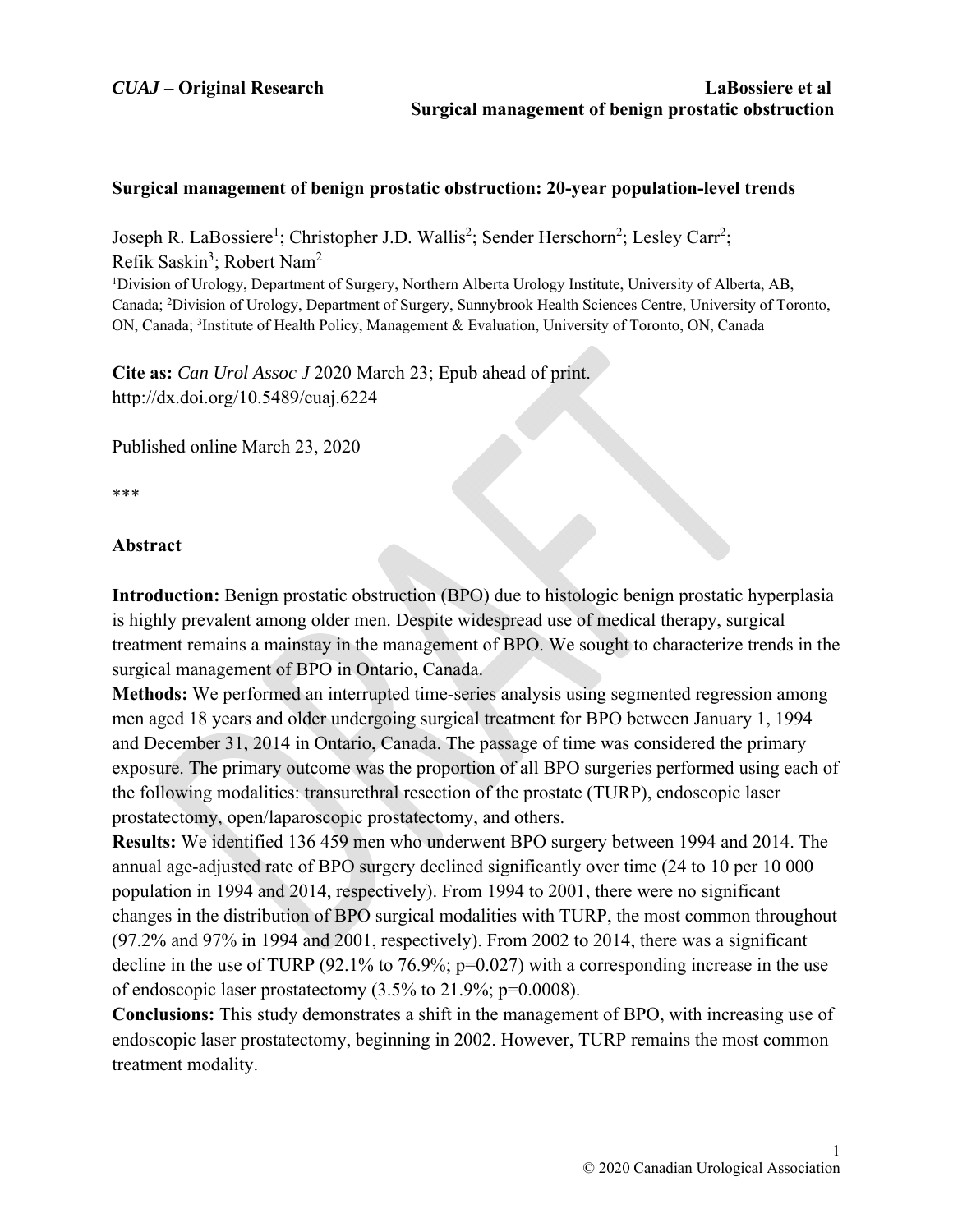#### **Introduction**

Benign prostatic obstruction (BPO) due to histologic benign prostatic hyperplasia contributes to significant lower urinary tract symptoms among aging men. By the seventh decade of life, such voiding symptoms affect nearly  $75\%$  of men.<sup>1,2</sup> Historically, surgical treatment, either transurethral resection of the prostate (TURP) or simple open prostatectomy, was the treatment of choice. Since the early 1990s, medical therapy for BPO has been indicated as first line treatment for men with moderate to severe symptoms.<sup>34</sup> However, surgical treatment remains the standard of care among patients for whom medical therapy is ineffective, who are unwilling to try medical therapy and those with complications due to  $BPO<sup>3</sup>$  While TURP remains the gold standard therapy, $3$  recent data have shown that endoscopic laser prostatectomy (photovaporization and enucleation) may confer similar outcomes with lower rates of complications<sup>5,6</sup> and overall costs.<sup>7</sup>

 We sought to assess trends in the surgical management of benign prostatic obstruction (BPO) utilizing population-level data from the Province of Ontario, a jurisdiction with a single payer health care system capturing a population in excess of 13 million.

#### **Methods**

We conducted a retrospective cohort study of men undergoing surgical management of BPO in the province of Ontario between January 1, 1994 and December 31, 2014. In Ontario, medical care is reimbursed by a single, government-funded health insurance system (Ontario Health Insurance Plan, OHIP) which finances both inpatient and outpatient care. We used Canadian Classification of Health Intervention (CCI) codes to identify patients in the Canadian Institute of Health Information (CIHI) Discharge Abstract Database and National Ambulatory Care Reporting System databases, both of which are validated data sources.<sup>8</sup> Using CCI codes, we categorized patients as having received TURP, endoscopic laser prostatectomy, open/laparoscopic prostatectomy or other BPO procedures (including microwave, radiofrequency or ultrasound endoscopic destruction of the prostate). We excluded patients coded as female, those under the age of 18 at the time of surgery and those with a history of prostate cancer prior to surgery. We considered only the first BPO surgery during the time interval.

This study was approved by the Sunnybrook Health Sciences Centre Research Ethics Board.

#### *Outcomes*

We first examined the two- and five-year cumulative incidence of BPO surgery in men, stratified by age categories, to examine for overall trends in the rates of these procedures.

 Second, as our primary outcome, we examined trends in the use of particularly surgical approaches, namely TURP, endoscopic laser prostatectomy, open/laparoscopic prostatectomy and other BPO procedures, over time. We measured these as a proportion of all BPO treatments.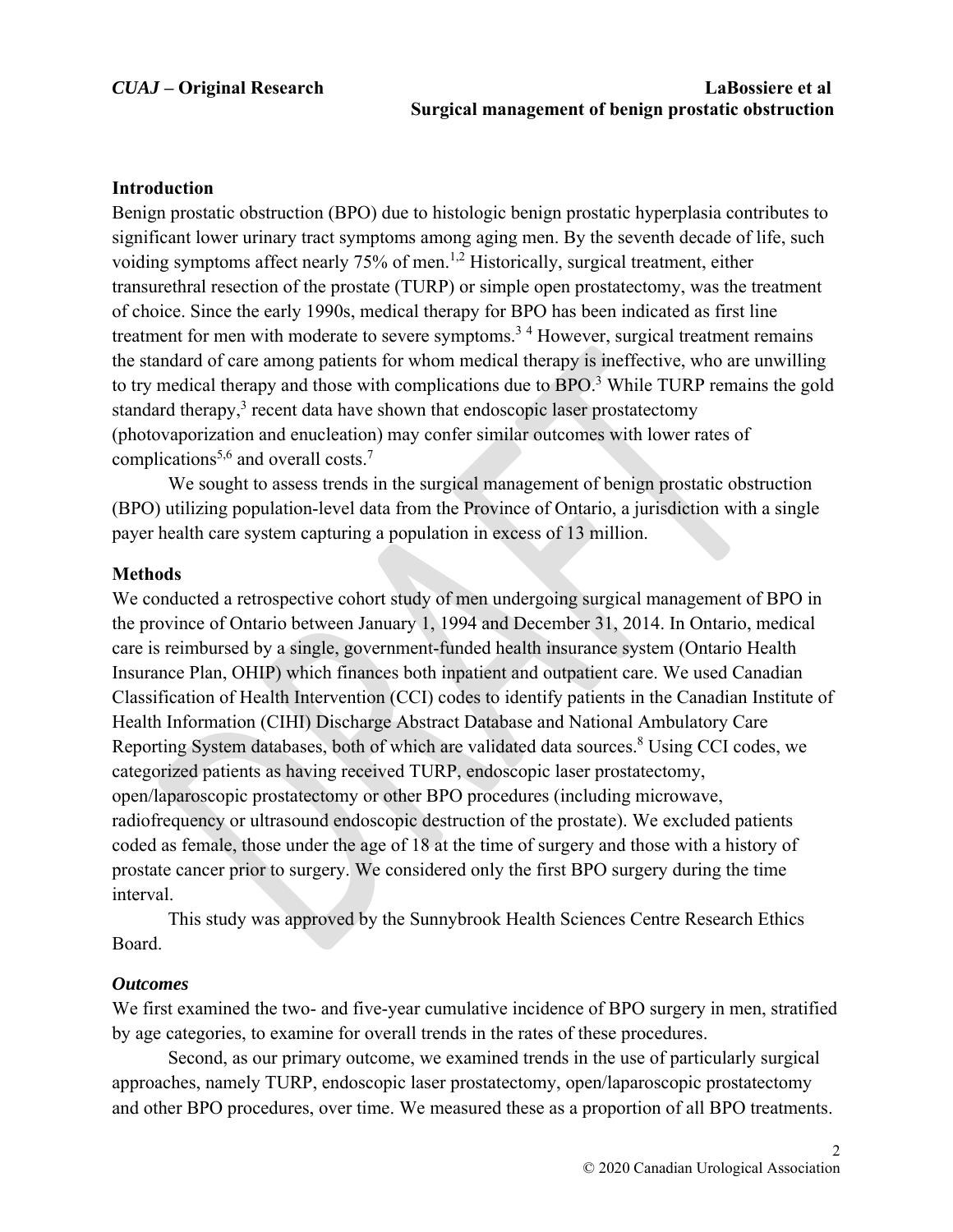Finally, we examined trends in the patient characteristics at the time of BPO surgery over time. We assessed comorbidity using the Johns Hopkins resource utilization band (RUB) score and operationalized this as a categorical variable. Age was operationalized both by calculating the mean age and by categorizing it (age <50 years, 50-60 years, 60-70 years, 70-80 years and  $>80$  years).

# *Statistical analysis*

First, we calculated the two- and five-year cumulative incidence of requiring a BPO surgical intervention, stratified by age group  $(50, 50-59, 60-69, 70-79, >80$  years old). We examined the entire population of Ontario and calculated the cumulative incidence of intervention per 1000 population for men who were in each age group as of 1995, as of 2000, as of 2005 and as of 2010 using the Kaplan-Meier method in order to identify changes over time. We quantified trends in the cumulative incidence of BPO surgery over time using the Cochran-Armitage test for trend.

 For our primary outcome, we performed an interrupted time series analysis using segmented regression (also known as piecewise regression or 'broken-line' regression) to assess for significant trends in the proportion of BPO procedures performed using each modality over time. We controlled for the first and the second order autoregressive effects. The higher order effects were not found to be significant. As there was a transition from the Canadian Classification of Diagnostic, Therapeutic and Surgical Procedures (CCP) coding to Canadian Classification of Health Interventions (CCI) coding in 2002 and this date corresponded with the introduction of laser prostatectomy in the region, we analysed trends in the utilization of each procedure before and after 2002.

 In order to analyse the trends in patient comorbidity over time, we used ordinal logistic regression with possible outcomes of RUB scores 0, 1, 2, 3, 4 and 5. Results were expressed as the odds ratio (OR) and 95% confidence interval (CI) associated with each year. To examine trends in patient age over time, we first used linear regression to examine changes in the mean age over time. We then used ordinal logistic regression to examine changes in the distribution across a categorical age variable (age <50 years, 50-60 years, 60-70 years, 70-80 years and >80 years).

 All statistical analyses were performed using SAS 9.3 (SAS Institute Inc., Cary, NC, USA). Statistical significance was set at  $p<0.05$ .

# **Results**

We identified a total of 136,459 men who underwent surgery for BPO between 1994 and 2014 in the Province of Ontario. The vast majority of all interventions were transurethral resection of the prostate (TURP), representing 91.5% (n=124,859) of all BPO surgeries. Endoscopic laser prostatectomy was performed in 8526 (6.2%) of patients and open/laparoscopic prostatectomy was performed in 2003 (1.5%). Only 1071 (0.8%) of patients received an "other BPO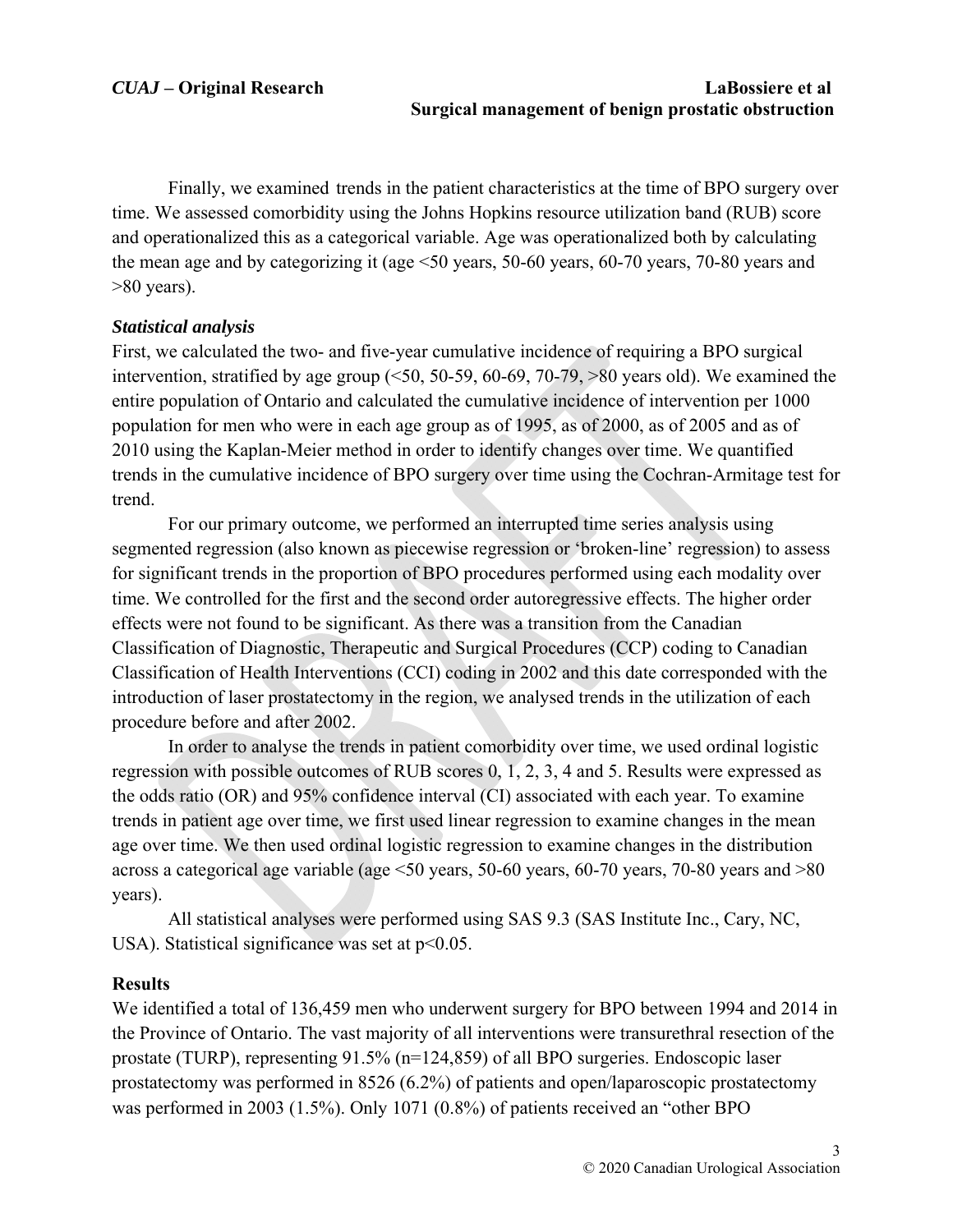intervention". Most patients were aged 70 and older (58.5%, n=79,808) with a median age of 72 (Table 1). Nearly all patients had moderate (RUB=3) to very high (RUB=5) comorbidity (Table 1).

 The number of BPO surgeries performed annually per 10,000 population declined over time, both in crude numbers and after age-standardization to the 2001 Ontario population (Figure 1). Between 1994 and 2001, there was a significant decline in the age-standardized number of BPO surgeries (per 10,000 population) being performed annually (estimate = -1.5 per year,  $p<0.0001$ ). While there continued to be a significant decline after 2002 (estimate = -0.3,  $p=0.047$ ), the magnitude of change decreased significantly ( $p<0.0001$ ). After stratification by age, there was a significant decline in the number of BPO surgeries between 1994 and 2001 for patients aged 50 and over (Figure 2; Supplementary Table). For patients under the age of 50, there was no significant trend during this time period. After 2002, there was a modest decline in the number of BPO surgeries for patients in the 70-79 year and  $\geq 80$ -year age strata but no significant change for those younger than 70 (Figure 2; Supplementary Table). The two- and five-year cumulative incidence of BPO surgeries significantly decreased over time among all age groups, except men < 50 years old (Table 2). The magnitude of these changes was largest among older men (age 70-79 and > 80 years) with reductions in excess of 50% (Table 2).

# *Primary outcome*

There were no statistically significant changes in the use of BPO interventions from 1994 (cohort inception) to 2001 (Table 3). TURP was the most common treatment modality throughout this period with utilization of 97.2% in 1994 and 97.0% in 2001 (trend p=0.67). From 2001 to 2002, there was a statistically significant increase in the use of open/laparoscopic prostatectomy (p=0.0008) which may be attributable to changes in the coding schema; no such changes were observed for TURP ( $p=0.32$ ), endoscopic laser prostatectomy ( $p=0.89$ ), or other BPO treatments (p=0.58). From 2002 to 2014, there were significant changes in the two most common treatment modalities (Figure 3). There was a statistically significant decline in the use of TURP from 92.1% in 2002 to 76.9% in 2014 ( $p=0.027$ ). Correspondingly, there was an increased use of endoscopic laser prostatectomy after 2002 (3.5% to 21.9%;  $p=0.0008$ ). The use of both open/laparoscopic prostatectomy and other BPO treatments declined from 2002 to 2014, though this was not statistically significant (Table 3).

# *Secondary outcomes*

Among the whole study cohort, we observed a small but statistically significant trend towards higher comorbidity among patients undergoing BPO surgery over time (OR 1.005, 95% CI 1.003-1.007; p<0.0001). When we examined each intervention separately, there was a statistically significant trend for patients receiving TURP (OR 1.006, 95% CI 1.004-1.007; p<0.0001) and open/laparoscopic prostatectomy (OR 1.036, 95% CI 1.02-1.05; p<0.0001) to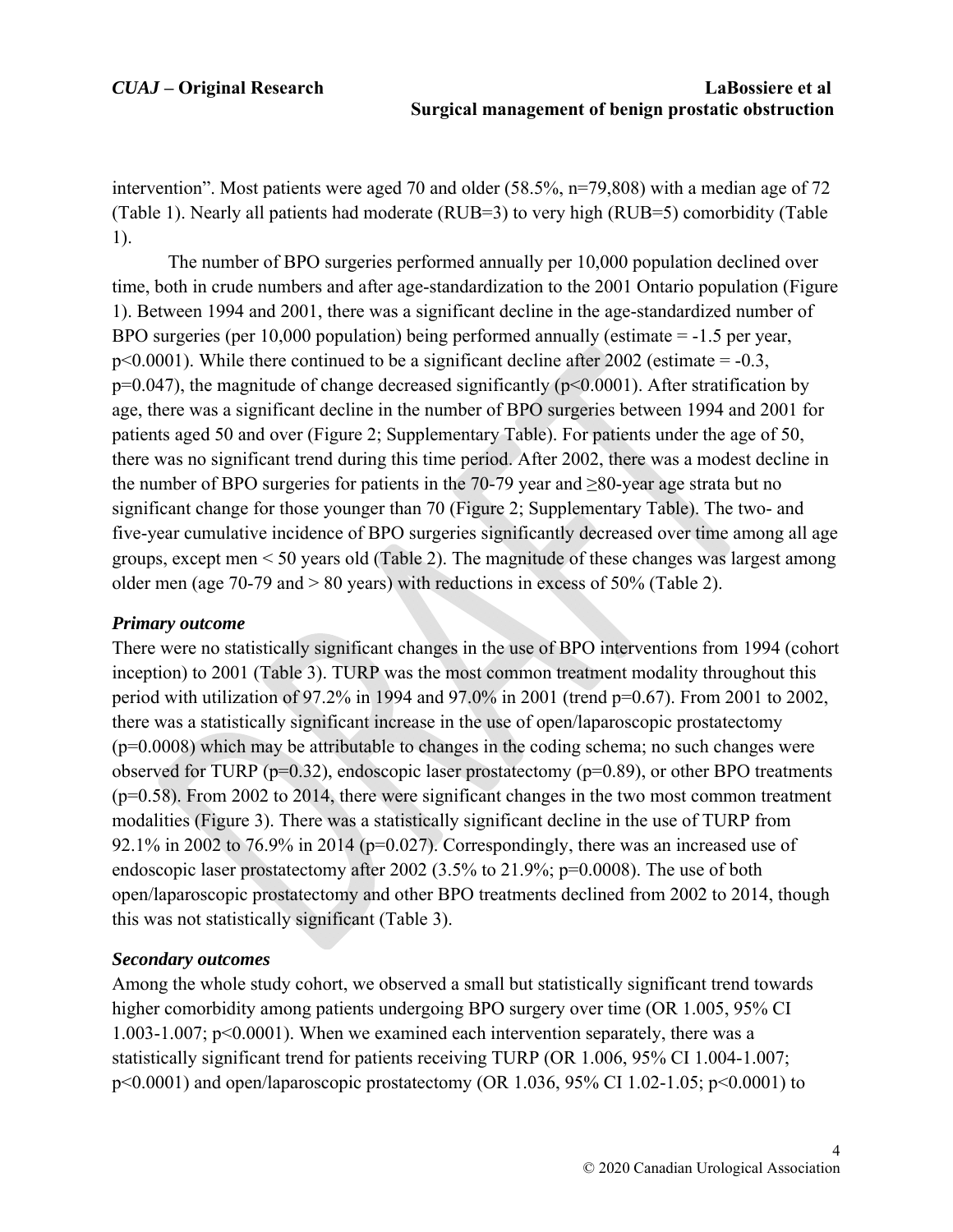have higher RUB scores over time, however, this was not significant among patients undergoing endoscopic laser prostatectomy ( $p=0.39$ ) or other BPO interventions ( $p=0.43$ ).

 Among the whole study cohort, there was a small but statistically significant shift in the age distribution, towards an older age at the time of surgery (OR 1.003, 95% CI 1.001-1.004; p=0.0004). When we examined each intervention separately, there was a statistically significant trend for more patients receiving endoscopic laser prostatectomy (OR 1.016, 95% CI 1.004- 1.028; p=0.0087) and TURP (OR 1.003, 95% CI 1.002-1.005; p=0.0002) to be in the older strata over time; however, there was no trend observed for patients undergoing open/laparoscopic prostatectomy  $(p=0.81)$  or other BPO procedures  $(p=0.30)$ .

 When we examined the mean age at the time of surgery, there was a small but statistically significant increase over time among the whole study cohort (0.01 years of age per year; p=0.0014). When we examined each intervention separately, there was a significant trend with the mean age increasing over time among patients treated with endoscopic laser prostatectomy  $(0.11$  years of age per year;  $p=0.0005$ ) or TURP  $(0.01$  years of age per year; p=0.0022) but this was not significant among those undergoing open/laparoscopic prostatectomy  $(p=0.16)$  or other BPO procedures  $(p=0.56)$ .

#### **Discussion**

Using administrative data, this study characterizes trends in the surgical management of BPO surgery within a single-payer, government funded health care system in Ontario, Canada. A total of 136,459 men with BPO were surgically managed between January 1, 1994 and December 31, 2014. Over the study period, transurethral resection of the prostate gland comprised the majority of interventions (91.5%) followed by endoscopic laser prostatectomy (6.2%), open/laparoscopic prostatectomy (1.5%) and other BPO procedures (0.8%). The total number of annual BPO surgeries per 10,000 patient population significantly decreased over time in patient's over the age of 50.

 No significant change in BPO surgical management trends were observed between 1994- 2001. However, from 2002 – 2014 the number of TURP procedures significantly decreased (92.1% to 76.9%) corresponding with a significant increase in the use of endoscopic laser prostatectomy (3.5% to 21.9%). These findings are consistent with previously reported trends internationally,  $9-14$  though contrast with prior work in Canada. Hueber et al. captured Canadawide trends in BPO management between 2007-2011.<sup>15</sup> The authors observed no significant change in the utilization of TURP over the time period but did find a trend towards increased use of endoscopic laser prostatectomy.

 Previous studies have identified factors that may influence the decision to use endoscopic laser prostatectomy over TURP including increased patient age, higher surgeon case volume and less patient comorbidity.11,16,17 Our study identified a significant trend towards an increase in patient comorbidity over time in the TURP cohort that is consistent with prior studies<sup>15,18,19</sup>,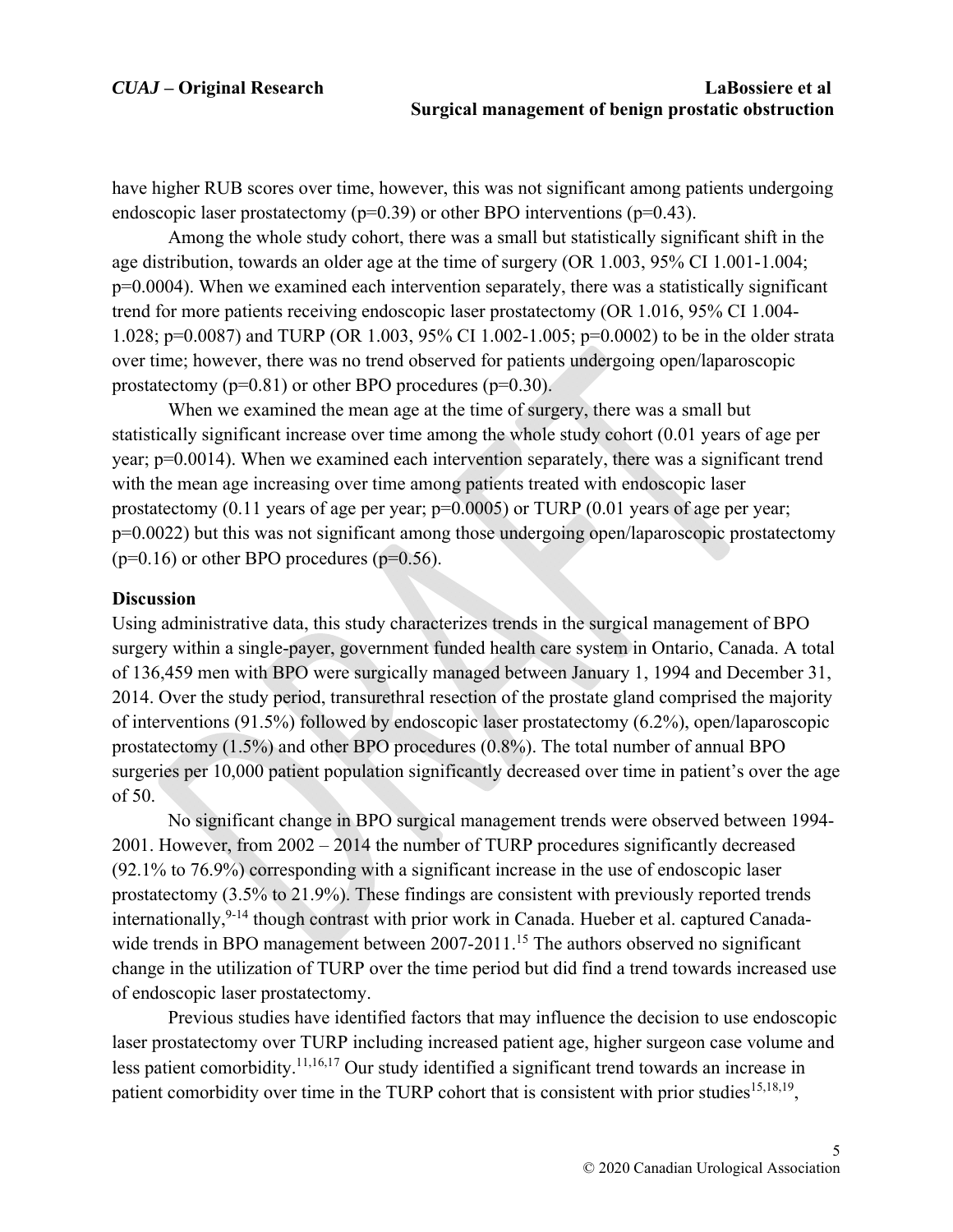though no significant trend in patient comorbidity was identified in the endoscopic laser prostatectomy cohort. Though prior studies suggest that older patients are more likely to be treated with endoscopic laser prostatectomy compared to TURP, we found that trends in patient age at the time of surgery did not differ between the treatment groups, with a significant trend towards increased patient age at the time of surgery observed in both the TURP and endoscopic laser prostatectomy cohorts.

 This study is one of the largest studies to date describing trends in the surgical management of BPO and was conducted in Ontario, Canada which provides health care services free of cost to patients utilizing a single-payer health care system. Several advantages are derived from this population-based study design. First, patient health care information is systematically recorded in provincial government databases reducing recall/information bias. Second, inclusion/exclusion criteria were minimal, as such, the derived patient population reflects the true spectrum of surgical management of BPO. In addition, up to 40% of Canada's population resides within the province of Ontario<sup>20</sup> with 40% of all BPO surgeries occurring within the province.<sup>15</sup> In conjunction, these factors increase the generalizability of the results. Third, all BPO surgeries in the province were captured in the study minimizing selection bias. Finally, validated coding schemas were utilized to accurately categorize surgical treatment modalities, further minimizing misclassification/information bias.

 We recognize certain limitations of the study. Variables that may be driving the observed trends in the surgical management of BPO including indication for surgery are not captured in the databases. As such, although significant changes in BPO management trends were observed, we cannot comment on why this is occurring. Similarly, variables that may account for the observed increase in patient age or comorbidity were not captured in the study. We hypothesize that medical management may be delaying the age at which patients receive surgical management for BPO, with older patients tending to be more comorbid. However, owing to funding eligibility of prescription medication in Ontario, data concerning medication use is not available for patients <65 years of age. As the purpose of this study was to accurately characterize BPO surgical management trends, age was not restricted to men over the age of 65 to ensure generalizability of the findings. We recognize that a small number of patients in the study were under the age of 50 (1.2%) in which a diagnosis of BPO is quite rare. It is possible that these patients received a BPO surgical intervention for a diagnosis other than BPO, though younger patients can present with symptomatic BPO. As we used validated coding schemas to identify patients with a diagnosis of BPO who received a BPO surgical intervention, including all age groups that can potentially present with symptomatic BPO serves to reduce selection bias in this study. Further, as there are very view patients under the age of 50 included in the study, study conclusions are unlikely to have been significantly affected by inclusion of this patient population. Final limitations include a lack of population-based data preceding the introduction of medical therapies for BPO available in Ontario and the inability to capture the effect changes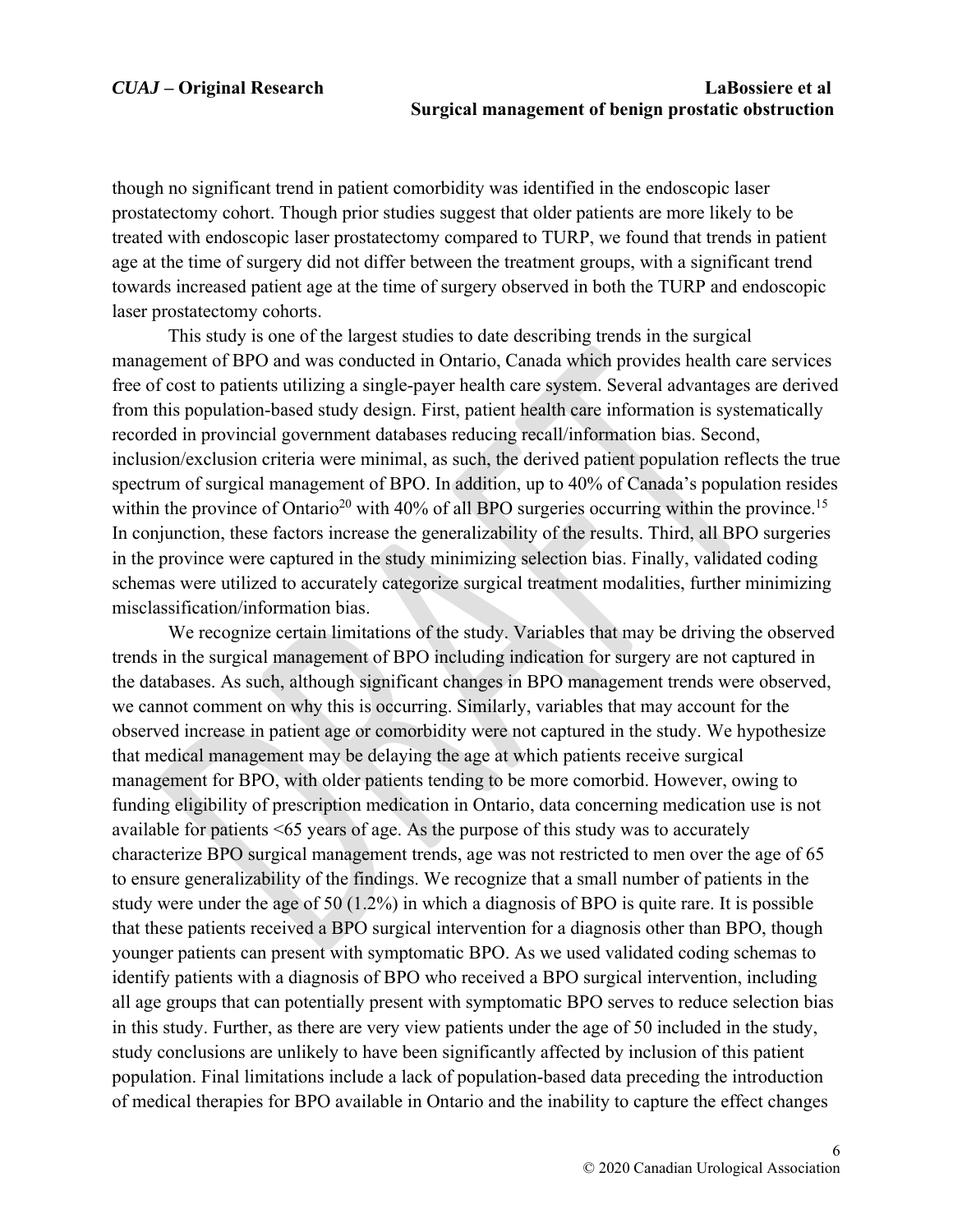in the surgical management of BPO have had on clinical outcomes (including treatment outcomes and complications). Further studies are planned to address these limitations.

# **Conclusions**

Our population-based study highlights a shift in the surgical management of BPO over a 20-year period. Though TURP remains the most commonly utilized modality overall, use has significantly decreased over time (presumably due to medical therapy) while management with endoscopic laser modalities has significantly increased. Further, a shift towards patients being older and more comorbid at the time of surgery was observed over the study period. This latter finding suggests that medical therapy may simply be 'delaying' surgical intervention in some men and can aid practicing physicians in establishing appropriate treatment expectations and follow-up plans for men presenting with symptomatic BPO.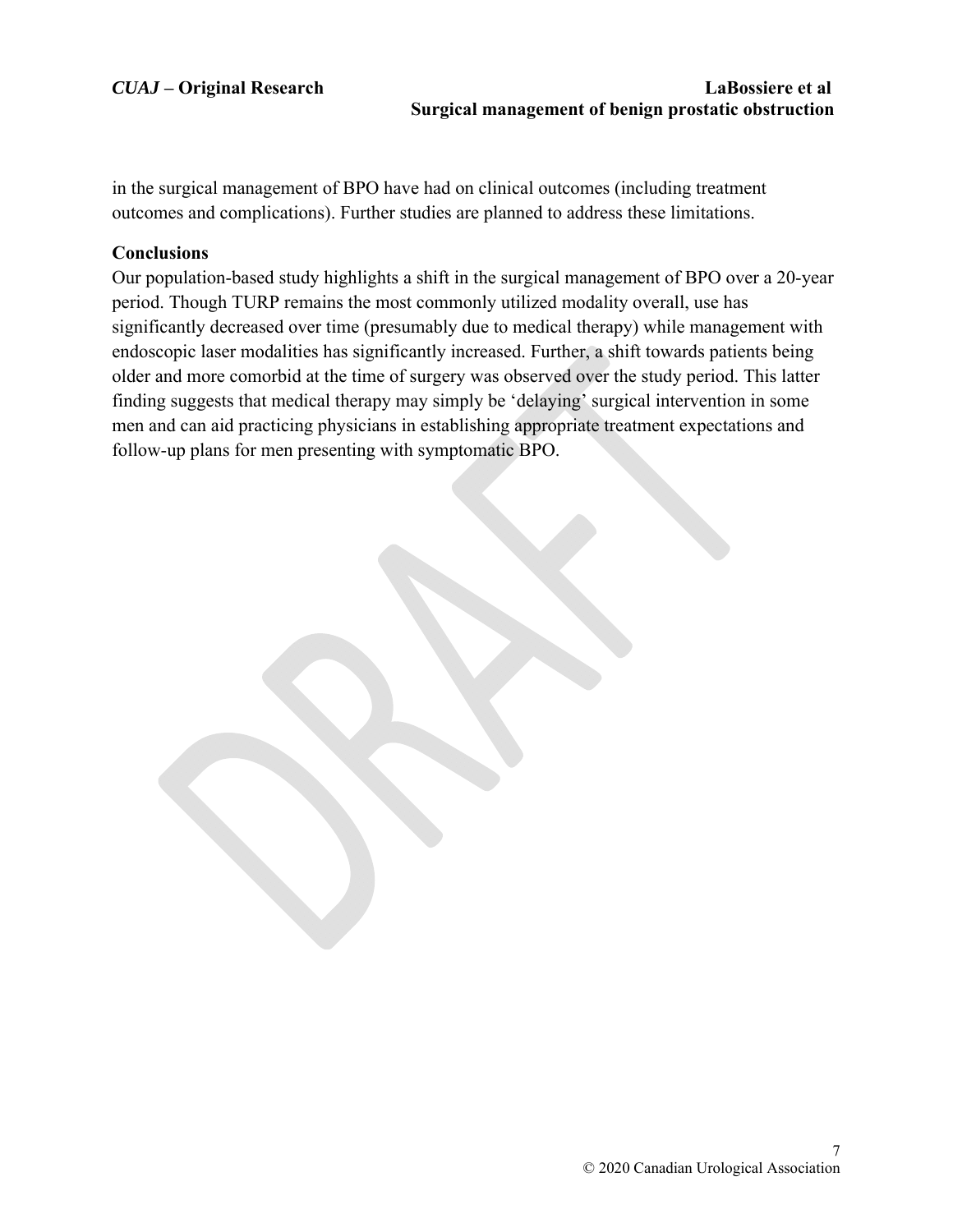## **References**

- 1. Wei JT, Calhoun EA, Jacobsen SJ. Benign prostatic hyperplasia. In: Litwin MS, Saigal CS, eds. *Urologic Diseases in America.* Washington, DC: US Government Publishing Office; 2007.
- 2. Platz EA, Smit E, Curhan GC, Nyberg LM, Giovannucci E. Prevalence of and racial/ethnic variation in lower urinary tract symptoms and noncancer prostate surgery in U.S. men. *Urology.* 2002;59(6):877-883.
- 3. Oelke M, Bachmann A, Descazeaud A, et al. EAU guidelines on the treatment and follow-up of non-neurogenic male lower urinary tract symptoms including benign prostatic obstruction. *European urology.* 2013;64(1):118-140.
- 4. Nickel, J. C., Aaron, L., Barkin, J., Elterman, D., Nachabé, M., & Zorn, K. C. (2018). Canadian Urological Association guideline on male lower urinary tract symptoms/benign prostatic hyperplasia (MLUTS/BPH): 2018 update. *Canadian Urological Association Journal*, *12*(10). https://doi.org/10.5489/cuaj.5616
- 5. Cornu JN, Ahyai S, Bachmann A, et al. A Systematic Review and Meta-analysis of Functional Outcomes and Complications Following Transurethral Procedures for Lower Urinary Tract Symptoms Resulting from Benign Prostatic Obstruction: An Update. *European urology.* 2015;67(6):1066-1096.
- 6. Ding H, Du W, Lu ZP, Zhai ZX, Wang HZ, Wang ZP. Photoselective green-light laser vaporisation vs. TURP for BPH: meta-analysis. *Asian J Androl.* 2012;14(5):720-725.
- 7. Whelan JP, Bowen JM, Burke N, et al. A prospective trial of GreenLight PVP (HPS120) versus transurethral resection of the prostate in the treatment of lower urinary tract symptoms in Ontario, Canada. *Can Urol Assoc J.* 2013;7(9-10):335-341.
- 8. Juurlink DN, Preyra C, Croxford R, al. E. *Canadian Institute for Health Information Discharge Abstract Database: A validation study.* Toronto, Ontario, Canada: Institute for Clinical Evaluation Sciences; 2006.
- 9. Schroeck FR, Hollingsworth JM, Kaufman SR, Hollenbeck BK, Wei JT. Population based trends in the surgical treatment of benign prostatic hyperplasia. *J Urol.*  2012;188(5):1837-1841.
- 10. Takamori H, Masumori N, Kamoto T. Surgical procedures for benign prostatic hyperplasia: A nationwide survey in Japan, 2014 update. *Int J Urol.* 2017;24(6):476-477.
- 11. Chughtai BI, Simma-Chiang V, Lee R, et al. Trends and Utilization of Laser Prostatectomy in Ambulatory Surgical Procedures for the Treatment of Benign Prostatic Hyperplasia in New York State (2000-2011). *J Endourol.* 2015;29(6):700-706.
- 12. Malaeb BS, Yu X, McBean AM, Elliott SP. National trends in surgical therapy for benign prostatic hyperplasia in the United States (2000-2008). *Urology.* 2012;79(5):1111-1116.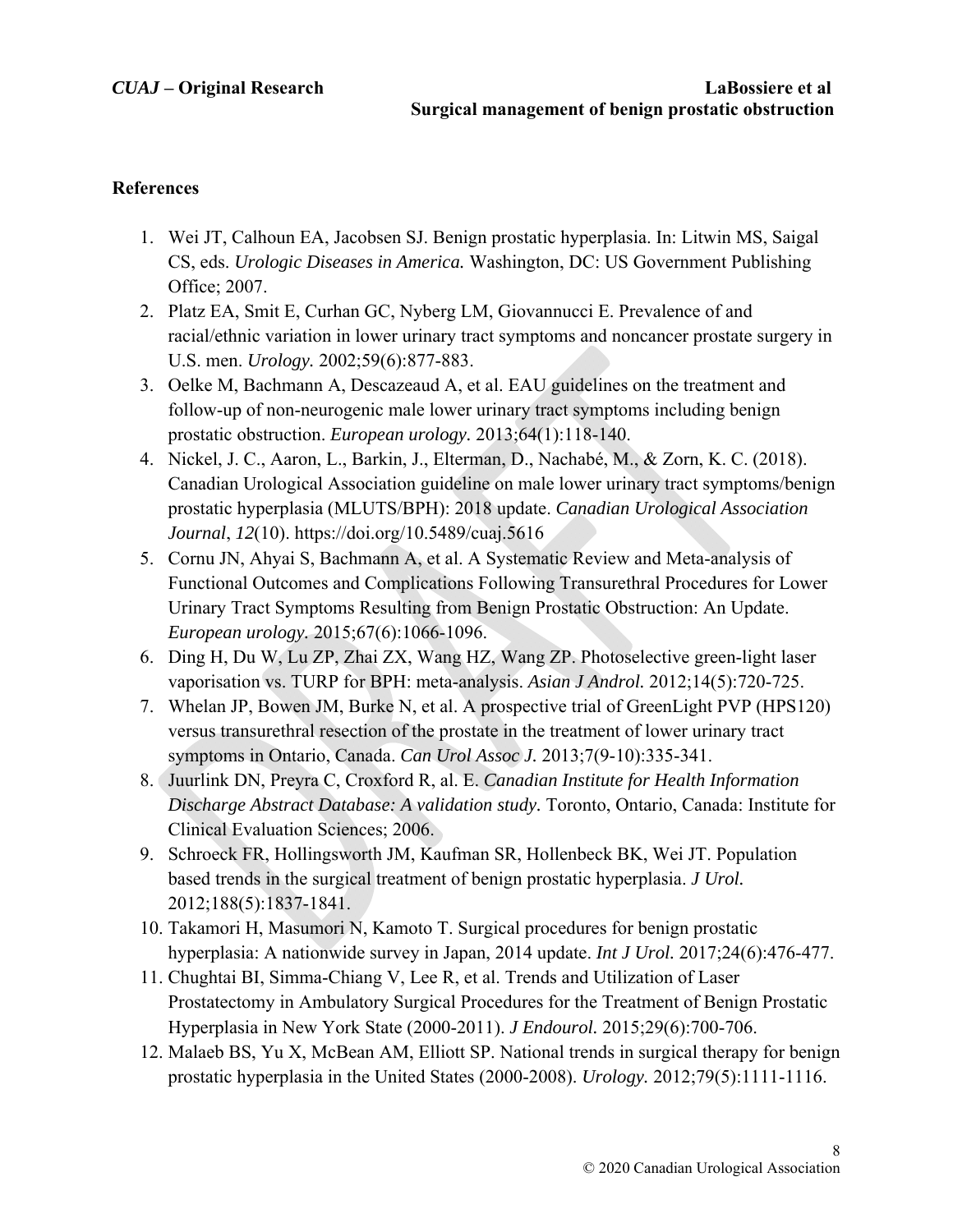- 13. Masumori N, Kamoto T, Seki N, Homma Y, Hyperplasia CfCGfBP. Surgical procedures for benign prostatic hyperplasia: a nationwide survey in Japan. *Int J Urol.*  2011;18(2):166-170.
- 14. Kang JY, Min GE, Son H, Kim HT, Lee HL. National-wide data on the treatment of BPH in Korea. *Prostate Cancer Prostatic Dis.* 2011;14(3):243-247.
- 15. Hueber PA, Zorn KC. Canadian trend in surgical management of benign prostatic hyperplasia and laser therapy from 2007-2008 to 2011-2012. *Can Urol Assoc J.*  2013;7(9-10):E582-586.
- 16. Lee NG, Xue H, Lerner LB. Trends and attitudes in surgical management of benign prostatic hyperplasia. *Can J Urol.* 2012;19(2):6170-6175.
- 17. Lowrance WT, Southwick A, Maschino AC, Sandhu JS. Contemporary practice patterns of endoscopic surgical management for benign prostatic hyperplasia among urologists in the United States. *J Urol.* 2013;189(5):1811-1816.
- 18. Izard J, Nickel JC. Impact of medical therapy on transurethral resection of the prostate: two decades of change. *BJU Int.* 2011;108(1):89-93.
- 19. Borth CS, Beiko DT, Nickel JC. Impact of medical therapy on transurethral resection of the prostate: a decade of change. *Urology.* 2001;57(6):1082-1085; discussion 1085-1086.
- 20. Ontarior Ministry of Finance. Fact Sheet June 2018. Obtained from website: https://www.fin.gov.on.ca/en/economy/ecupdates/factsheet.html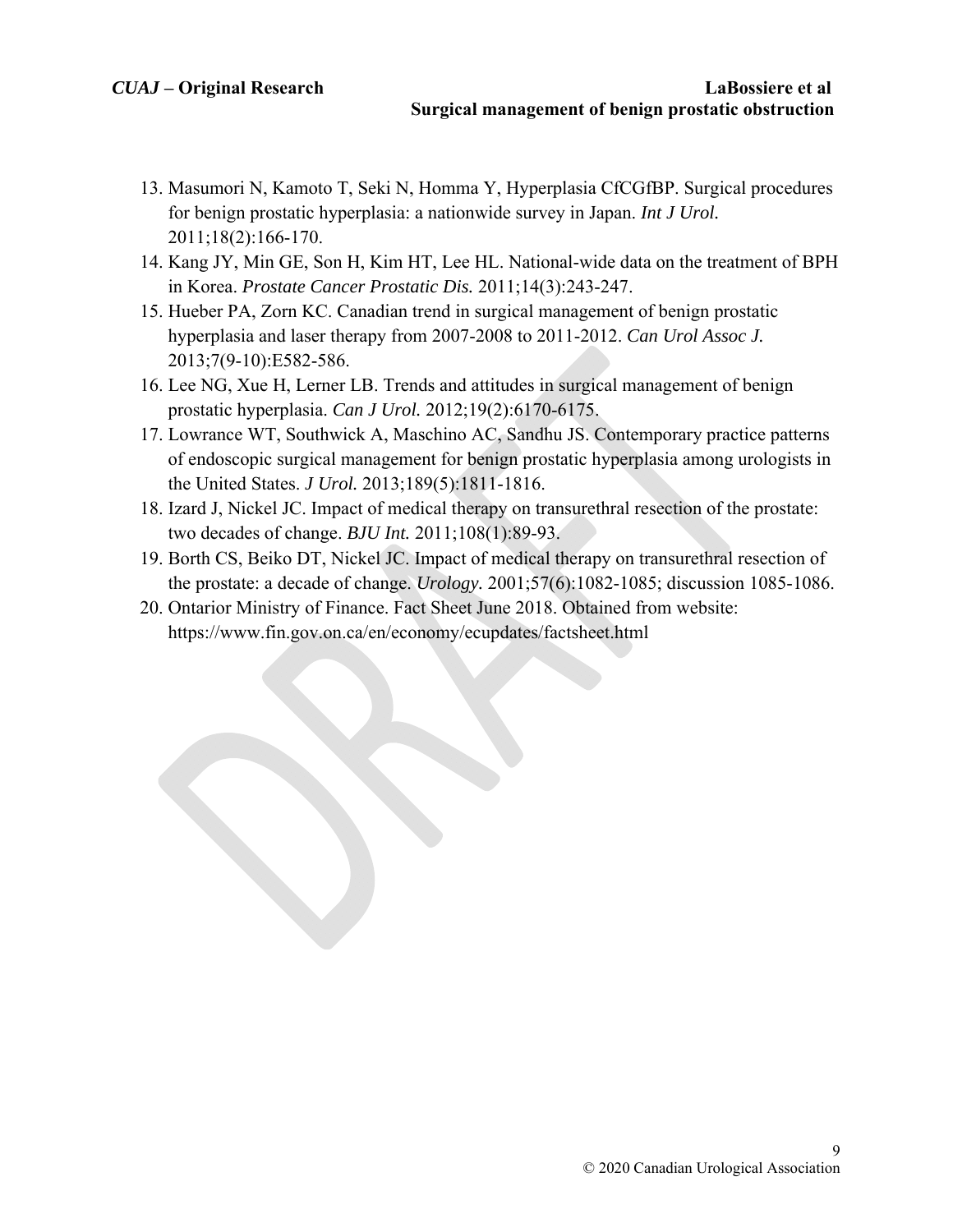### **Figures and tables**

*Fig. 1.* Trends in the number of benign prostatic obstruction procedures being performed annually per 10 000 population.



*Fig. 2.* Trends in the number of benign prostatic obstruction procedures being performed annually per 10 000 population stratified by patient age at the time of treatment.

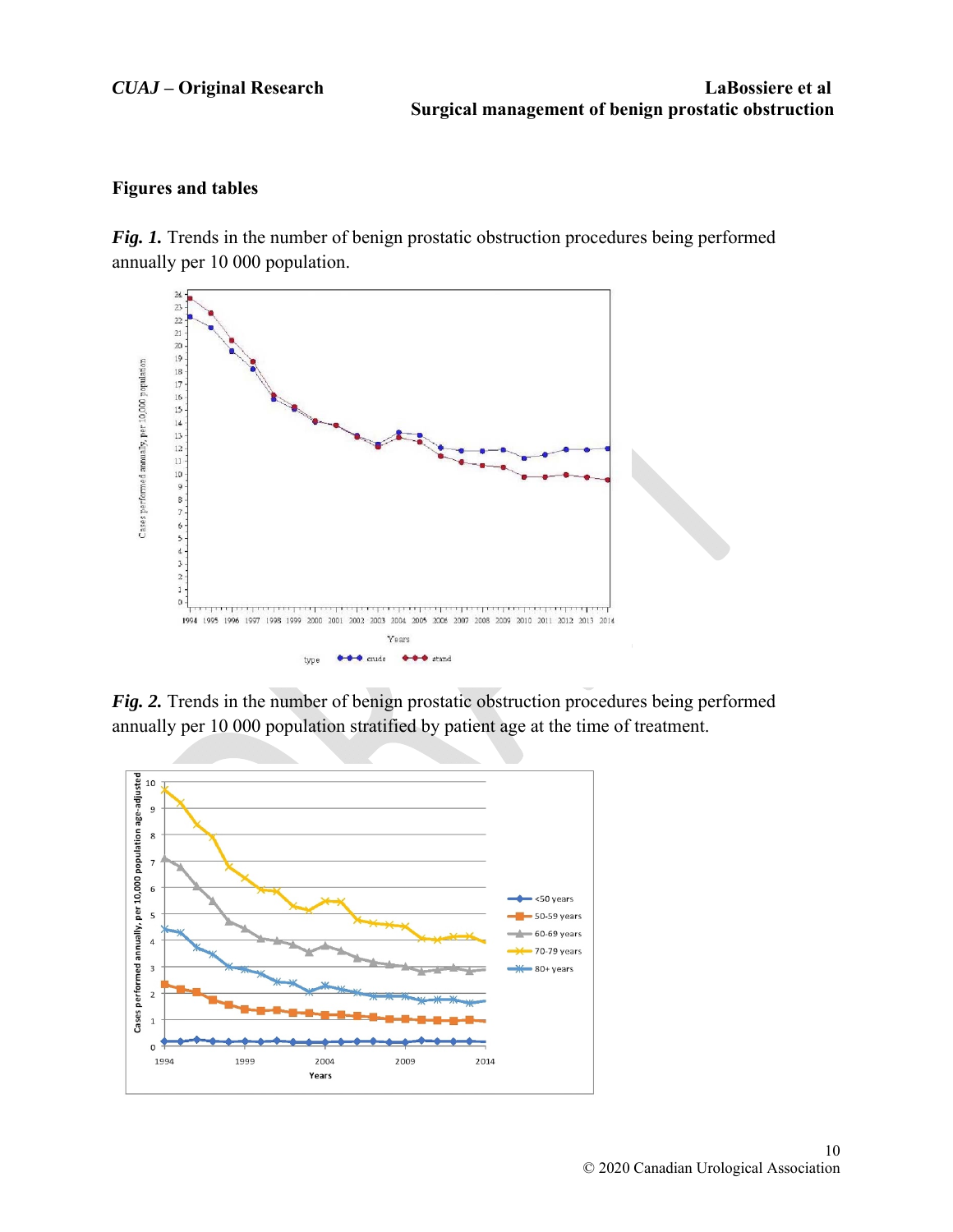*Fig. 3.* Relative use of benign prostatic obstruction treatment modality from 1994–2014 in Ontario, Canada.

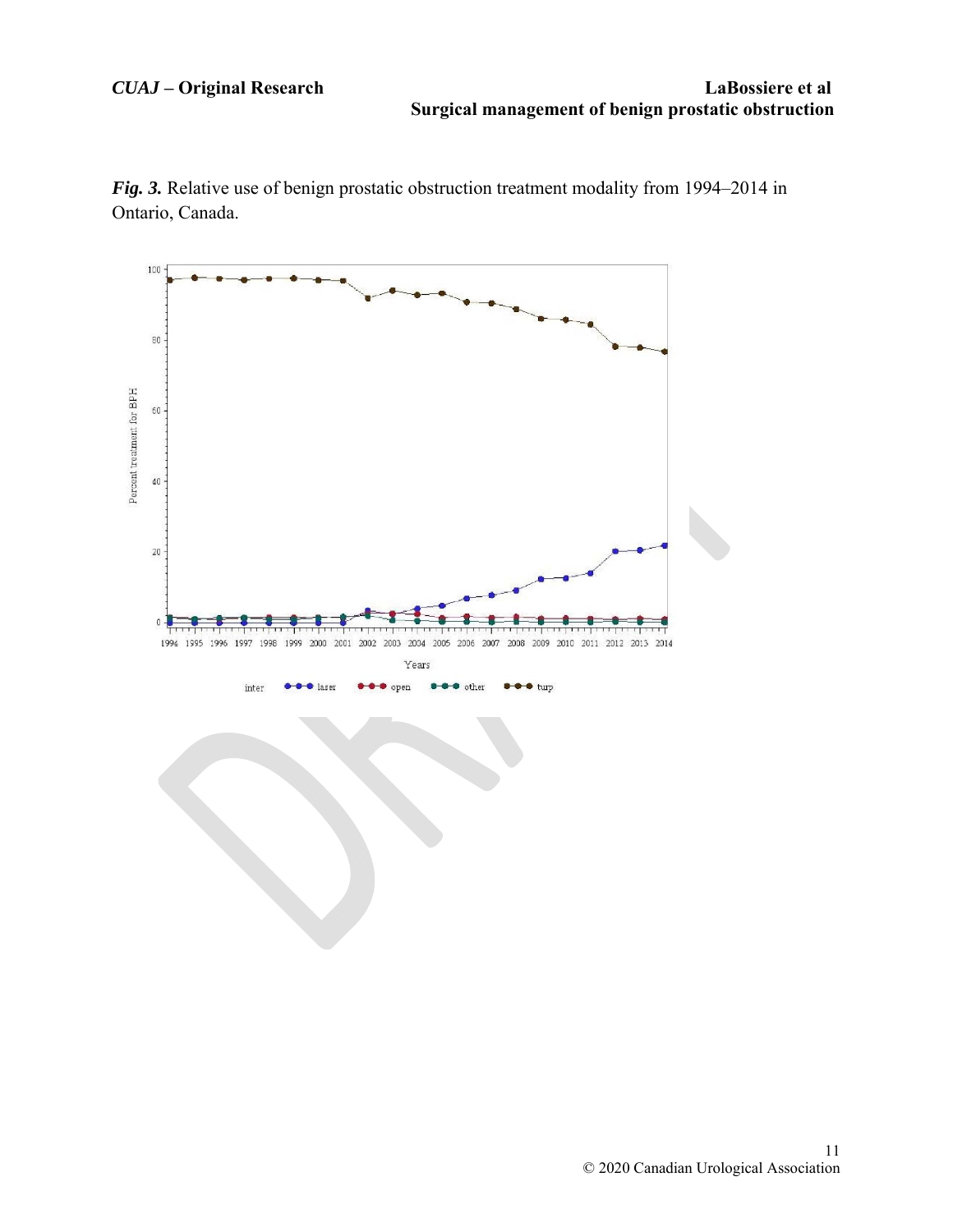| Table 1. Baseline demographic characteristics of men undergoing BPH surgery in<br>Ontario, Canada from 1994-2014 |                |  |  |  |  |
|------------------------------------------------------------------------------------------------------------------|----------------|--|--|--|--|
| Total cohort size (n)                                                                                            | 136 459        |  |  |  |  |
| Age (years)                                                                                                      |                |  |  |  |  |
| Mean $(\pm SD)$                                                                                                  | 71.2 (9.29)    |  |  |  |  |
| Median (IQR)                                                                                                     | $72(65 - 78)$  |  |  |  |  |
| Categorical, n (%)                                                                                               |                |  |  |  |  |
| $<$ 50                                                                                                           | 1611(1.2)      |  |  |  |  |
| $50 - 59$                                                                                                        | 12 986 (9.5)   |  |  |  |  |
| $60 - 69$                                                                                                        | 42 054 (30.8)  |  |  |  |  |
| $70 - 79$                                                                                                        | 53 631 (39.3)  |  |  |  |  |
| >80                                                                                                              | 26 177 (19.2)  |  |  |  |  |
| Income quintile, $n$ (%)                                                                                         |                |  |  |  |  |
| 1 - Lowest                                                                                                       | 25 987 (19)    |  |  |  |  |
| $\overline{2}$                                                                                                   | 28 506 (20.9)  |  |  |  |  |
| $\overline{3}$                                                                                                   | 27 578 (20.2)  |  |  |  |  |
| $\overline{4}$                                                                                                   | 26 840 (19.7)  |  |  |  |  |
| 5 - Highest                                                                                                      | 27 099 (19.9)  |  |  |  |  |
| Missing                                                                                                          | 449 $(0.3)$    |  |  |  |  |
| Residence, $n$ (%)                                                                                               |                |  |  |  |  |
| Urban                                                                                                            | 116 536 (85.4) |  |  |  |  |
| Rural                                                                                                            | 19 789 (14.5)  |  |  |  |  |
| Missing                                                                                                          | 134(0.1)       |  |  |  |  |
| RUB score, $n$ (%)                                                                                               |                |  |  |  |  |
| 0 - Lowest                                                                                                       | 32(0)          |  |  |  |  |
| $\mathbf{1}$                                                                                                     | 6(0)           |  |  |  |  |
| $\overline{2}$                                                                                                   | 953(0.7)       |  |  |  |  |
| $\overline{3}$                                                                                                   | 60 875 (44.6)  |  |  |  |  |
| $\overline{4}$                                                                                                   | 39 180 (28.7)  |  |  |  |  |
| $\overline{5}$ - Highest                                                                                         | 35 413 (26)    |  |  |  |  |

BPH: benign prostatic hyperplasia; IQR: interquartile range; SD: standard deviation.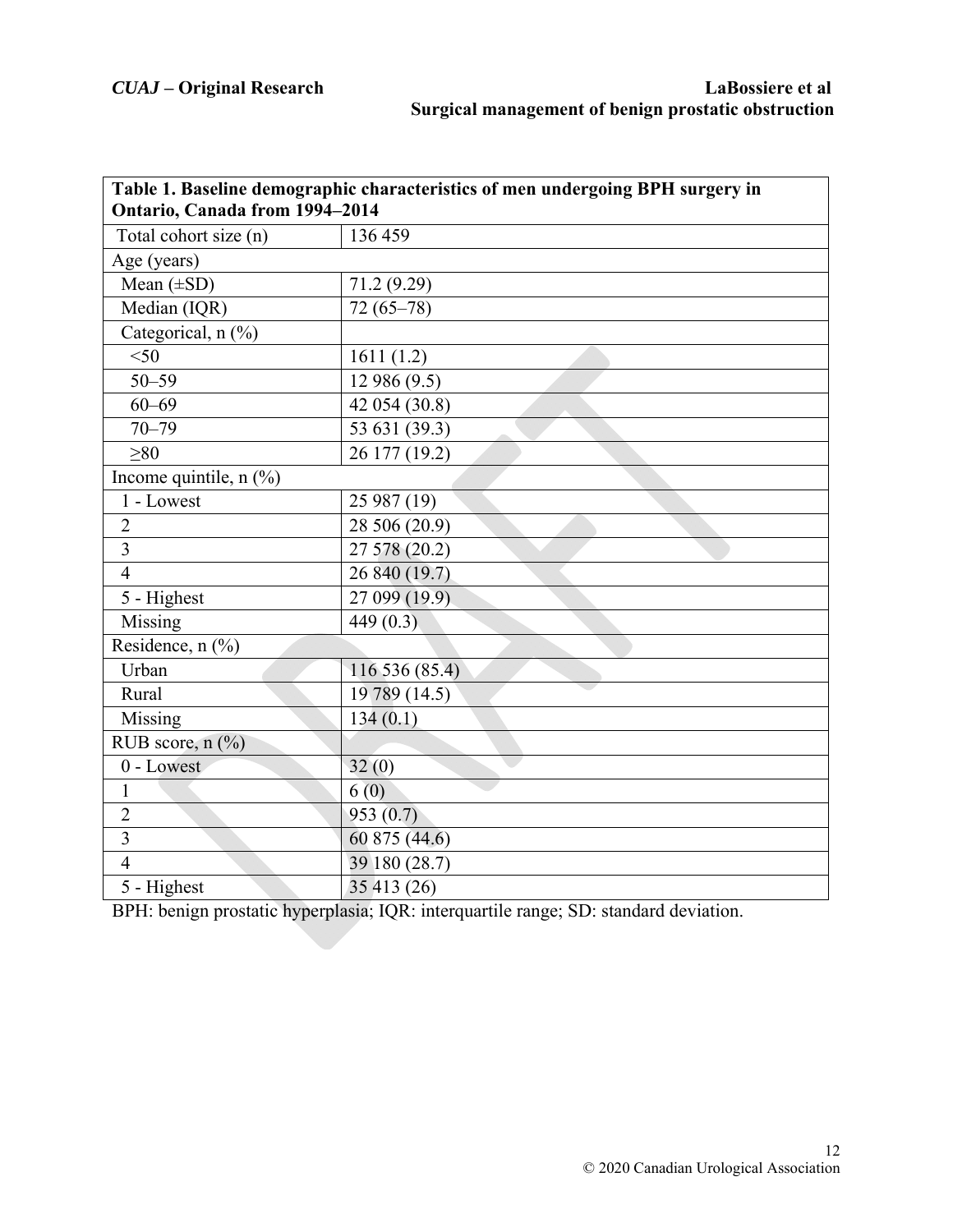# *CUAJ* **– Original Research LaBossiere et al Surgical management of benign prostatic obstruction**

**Table 2. Two- and five-year cumulative incidence of requiring BPO surgery (per 1000 population) for men of a certain age in 1995, 2000, 2005 and 2010** 

| Age group                                     | 1995                    | 2000                     | 2005                    | 2010                    | Trend (p) |  |  |  |  |  |
|-----------------------------------------------|-------------------------|--------------------------|-------------------------|-------------------------|-----------|--|--|--|--|--|
| Two-year cumulative incidence of BPO surgery  |                         |                          |                         |                         |           |  |  |  |  |  |
| $<$ 50 years                                  | $0.07\%$ (0.06–0.08)    | $0.06\%$ (0.05-0.07)     | $0.06\%$ (0.05-0.06)    | $0.07\%$ (0.06-0.08)    | 0.26      |  |  |  |  |  |
| $50 - 59$ years                               | $2.98\% (2.83 - 3.13)$  | $1.92\%$ (1.82-2.03)     | $1.66\%$ (1.57–1.75)    | $1.38\%$ (1.31–1.46)    | < 0.0001  |  |  |  |  |  |
| $60-69$ years                                 | $13.20\%$ (12.86-13.55) | $8.39\%$ $(8.12 - 8.67)$ | $7.27\%$ $(7.03-7.51)$  | $6.01\%$ $(5.82-6.20)$  | < 0.0001  |  |  |  |  |  |
| $70 - 79$ years                               | 24.79% (24.19–25.40)    | $16.66\%$ (16.20-17.12)  | 14.45% (14.05-14.87)    | $11.44\%$ (11.09-11.79) | < 0.0001  |  |  |  |  |  |
| $> 80$ years                                  | 28.59% (27.53-29.67)    | $18.14\%$ (17.36–18.95)  | $14.57\%$ (13.96-15.19) | 12.28% (11.78-12.79)    | < 0.0001  |  |  |  |  |  |
| Five-year cumulative incidence of BPO surgery |                         |                          |                         |                         |           |  |  |  |  |  |
| $<$ 50 years                                  | $0.26\%$ (0.24–0.28)    | $0.22\%$ (0.20-0.24)     | $0.21\%$ (0.19–0.23)    | $0.24\%$ (0.22–0.26)    | 0.08      |  |  |  |  |  |
| $50 - 59$ years                               | $8.48\%$ (8.23–8.73)    | $6.03\%$ $(5.84 - 6.22)$ | $5.28\%$ (51.12–5.44)   | $4.64\%$ (4.50-4.78)    | < 0.0001  |  |  |  |  |  |
| $60-69$ years                                 | $31.03\%$ (30.50-31.56) | 22.53% (22.09–22.97)     | 19.19% (18.80-19.58)    | $16.93\%$ (16.61-17.25) | < 0.0001  |  |  |  |  |  |
| $70 - 79$ years                               | 53.25% (52.37–54.15)    | 38.16% (37.47-38.86)     | 33.27% (32.65-33.90)    | 28.51% (27.96-29.07)    | < 0.0001  |  |  |  |  |  |
| $>80$ years                                   | 51.05% (49.63–52.49)    | 34.87% (33.78-35.98)     | 28.37% (27.53–29.24)    | 25.69% (24.96–26.43)    | < 0.0001  |  |  |  |  |  |

BPO: benign prostatic obstruction.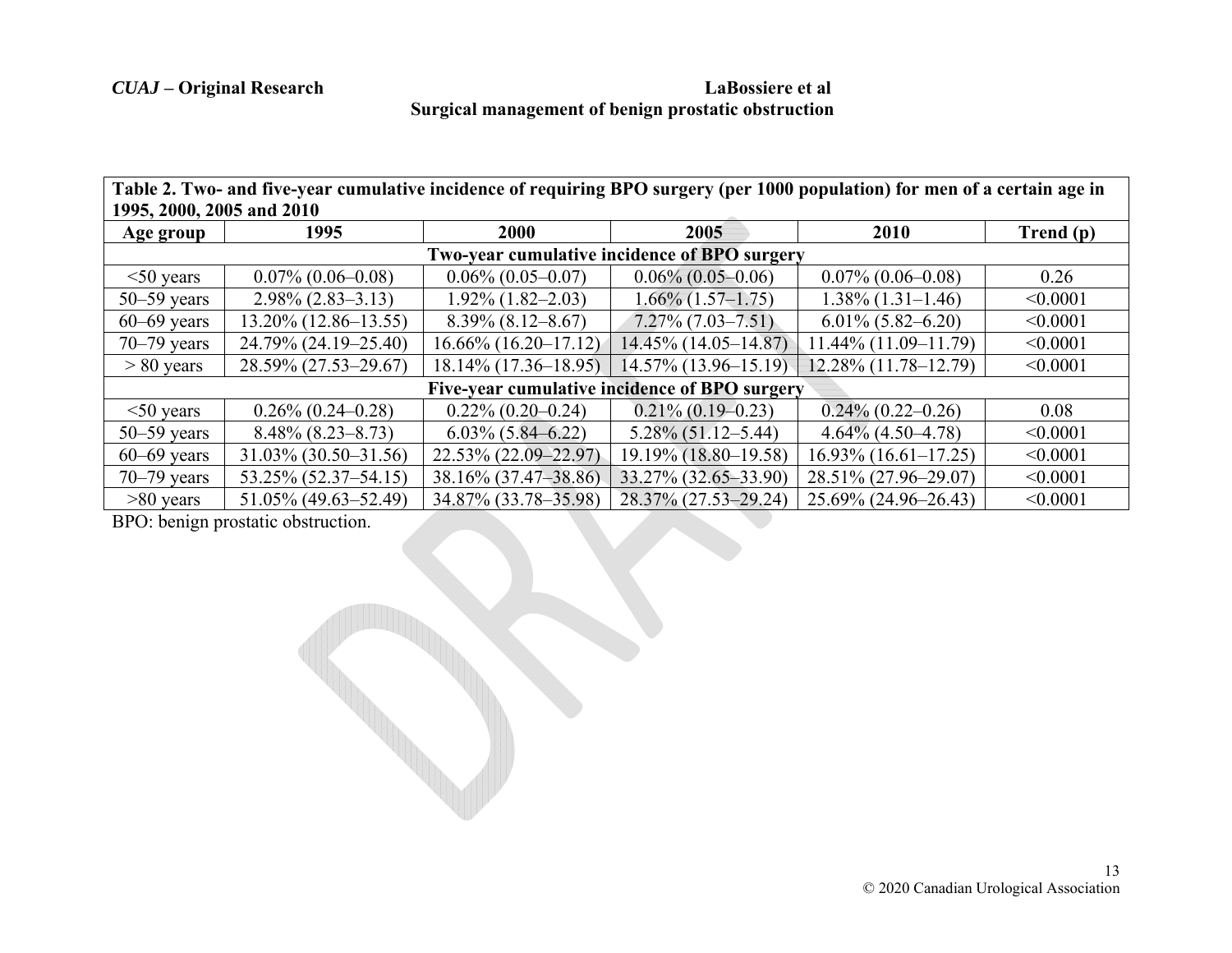# *CUAJ* **– Original Research LaBossiere et al Surgical management of benign prostatic obstruction**

| Table 3. Trends in the use of surgical interventions for BPO from 1994–2014 |               |         |          |      |                   |                              |          |                    |                          |
|-----------------------------------------------------------------------------|---------------|---------|----------|------|-------------------|------------------------------|----------|--------------------|--------------------------|
|                                                                             | Prior to 2002 |         |          |      | <b>After 2002</b> |                              |          |                    | Difference in change per |
|                                                                             | <b>Start</b>  | End of  | Change   | p    | <b>Start</b>      | <b>Change</b><br>End of<br>p |          | year (pre-2002 vs. |                          |
|                                                                             | of            | period  | per year |      | of                | period                       | per year |                    | $post-2002)$ (p)         |
|                                                                             | period        |         |          |      | period            |                              |          |                    |                          |
| <b>TURP</b>                                                                 | 97.18%        | 96.98%  | 0.16     | 0.67 | 92.05%            | 76.93%                       | $-1.41$  | 0.027              | 0.003                    |
| Endoscopic laser                                                            | $0\%$         | $0\%$   | $-0.10$  | 0.71 | 3.45%             | 21.94%                       | 1.67     | 0.0008             | < 0.0001                 |
| prostatectomy                                                               |               |         |          |      |                   |                              |          |                    |                          |
| Open/lap                                                                    | $.52\%$       | .36%    | 0.03     | 0.62 | $2.55\%$          | $0.98\%$                     | $-0.13$  | 0.07               | 0.008                    |
| prostatectomy                                                               |               |         |          |      |                   |                              |          |                    |                          |
| Other                                                                       | .30%          | $.66\%$ | $-0.05$  | 0.51 | 1.96%             | 0.16%                        | $-0.10$  | 0.37               | 0.53                     |

BPO: benign prostatic obstruction; TURP: transurethral resection of the prostate

| Supplementary Table 1. Trends in the use of surgical interventions for BPO from 1994–2014, stratified by age group. |                     |                     |               |              |                   |                     |             |       |                          |
|---------------------------------------------------------------------------------------------------------------------|---------------------|---------------------|---------------|--------------|-------------------|---------------------|-------------|-------|--------------------------|
|                                                                                                                     | Prior to 2002       |                     |               |              | <b>After 2002</b> |                     |             |       | Difference in change per |
|                                                                                                                     | <b>Start</b>        | End of              | <b>Change</b> | p            | <b>Start</b>      | End of              | Change<br>p |       | year (pre-2002 vs.       |
|                                                                                                                     | <sub>of</sub>       | period <sup>*</sup> | per           |              | <sub>of</sub>     | period <sup>*</sup> | per year    |       | $post-2002)$ (p)         |
|                                                                                                                     | period <sup>*</sup> |                     | vear          |              | period*           |                     |             |       |                          |
| $<$ 50 years                                                                                                        | 0.18                | 0.20                | $-0.003$      | 0.15         | 0.15              | 0.16                | 0.002       | 0.47  | 0.025                    |
| $50 - 59$ years                                                                                                     | 2.34                | 1.36                | $-0.141$      | < 0.0001     | 1.26              | 0.92                | $-0.023$    | 0.36  | < 0.0001                 |
| $60-69$ years                                                                                                       | 7.10                | 3.98                | $-0.470$      | < 0.0001     | 3.83              | 2.89                | $-0.081$    | 0.17  | < 0.0001                 |
| $70 - 79$ years                                                                                                     | 9.69                | 5.85                | $-0.612$      | $ $ < 0.0001 | 5.29              | 3.91                | $-0.144$    | 0.009 | < 0.0001                 |
| $\geq 80$ years                                                                                                     | 4.42                | 2.43                | $-0.294$      | < 0.0001     | 2.38              | .71                 | $-0.056$    | 0.045 | < 0.0001                 |

\*Age-standardized rate of BPO procedures per 10 000 population. BPO: benign prostatic obstruction.